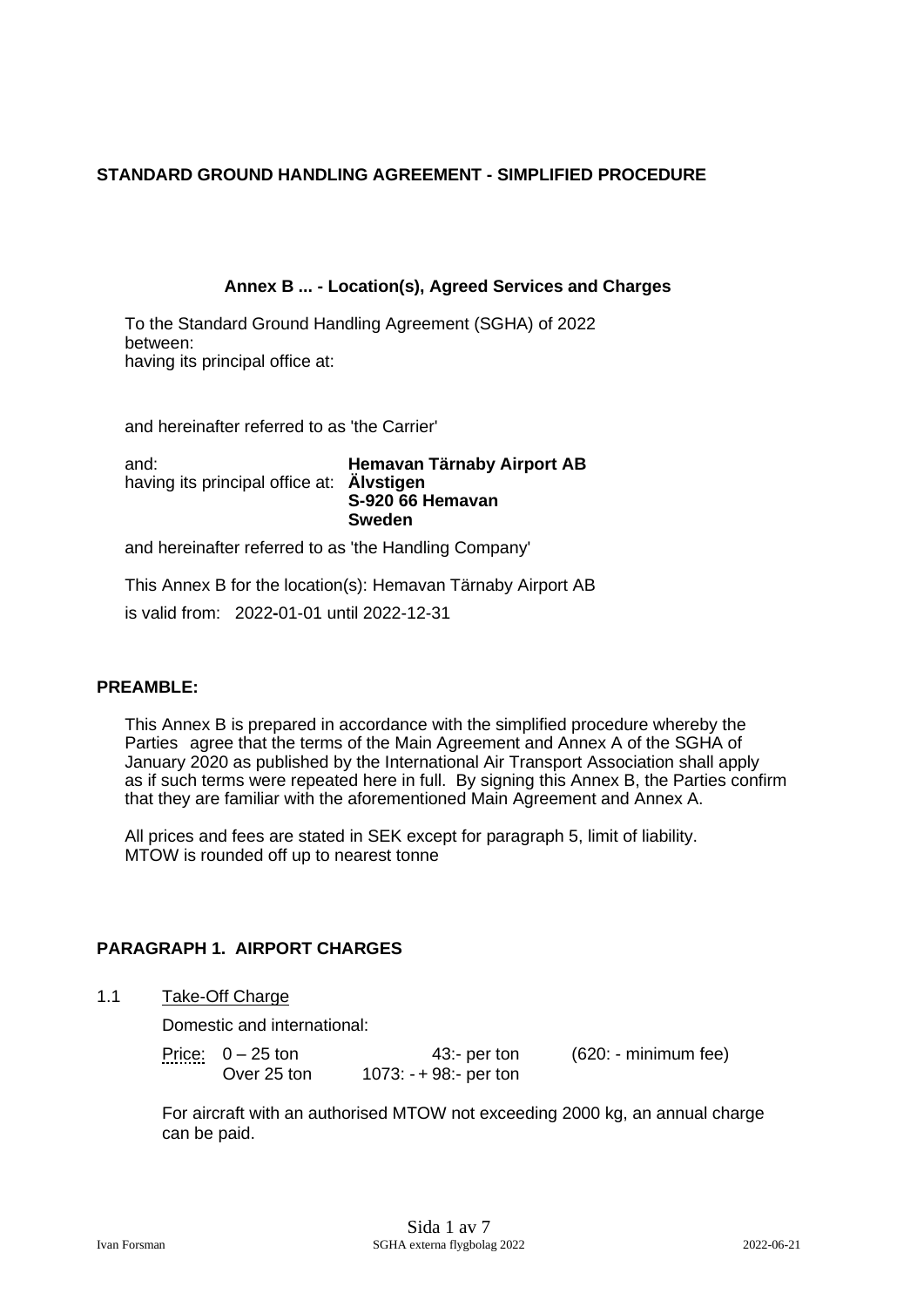## 1.2 Passenger charge

Passenger charge shall be paid for each departing passenger. Price: Per passenger, domestic 107:-

# 1.3 Infrastructure fee (Security fee for the protection of airside and SRA)

Infrastructure fee shall be paid for each departing passenger and per tonne.

Price: Per tonne (MTOW) 21:-Per dep. passenger 27:-Services included as described in Annex A:

Section 7. Item: 7.3.1(a)(1)(3)(5), 7.4.1, 7.4.2(a)(3)(4), 7.4.3.

### 1.4 Parking charge

On apron: Price: Less than 6 hours, no charge 6 hours or more, MTOW\*days\*28:- (min charge 153 SEK) In Hangar: If available space Price: MTOW\*days\*479:- (min charge 1840:-)

### 1.5 Extra opening hours

30 minutes before or after the first or last scheduled aircraft movement according to applicable timetable, overtime will be charged for each 30 min or part of 30 min. Extra opening hours: 904: - SEK per man-hour, minimum time 3 hours.

### **PARAGRAPH 2. HANDLING CHARGES**

2.1 For a single ground handling consisting of the arrival and the subsequent departure at agreed timings of the same aircraft, the Handling Company shall provide the following services of Annex A for the following aircrafts and at the following rates.

### 2.2 Aircraft type(s)

Aircraft types: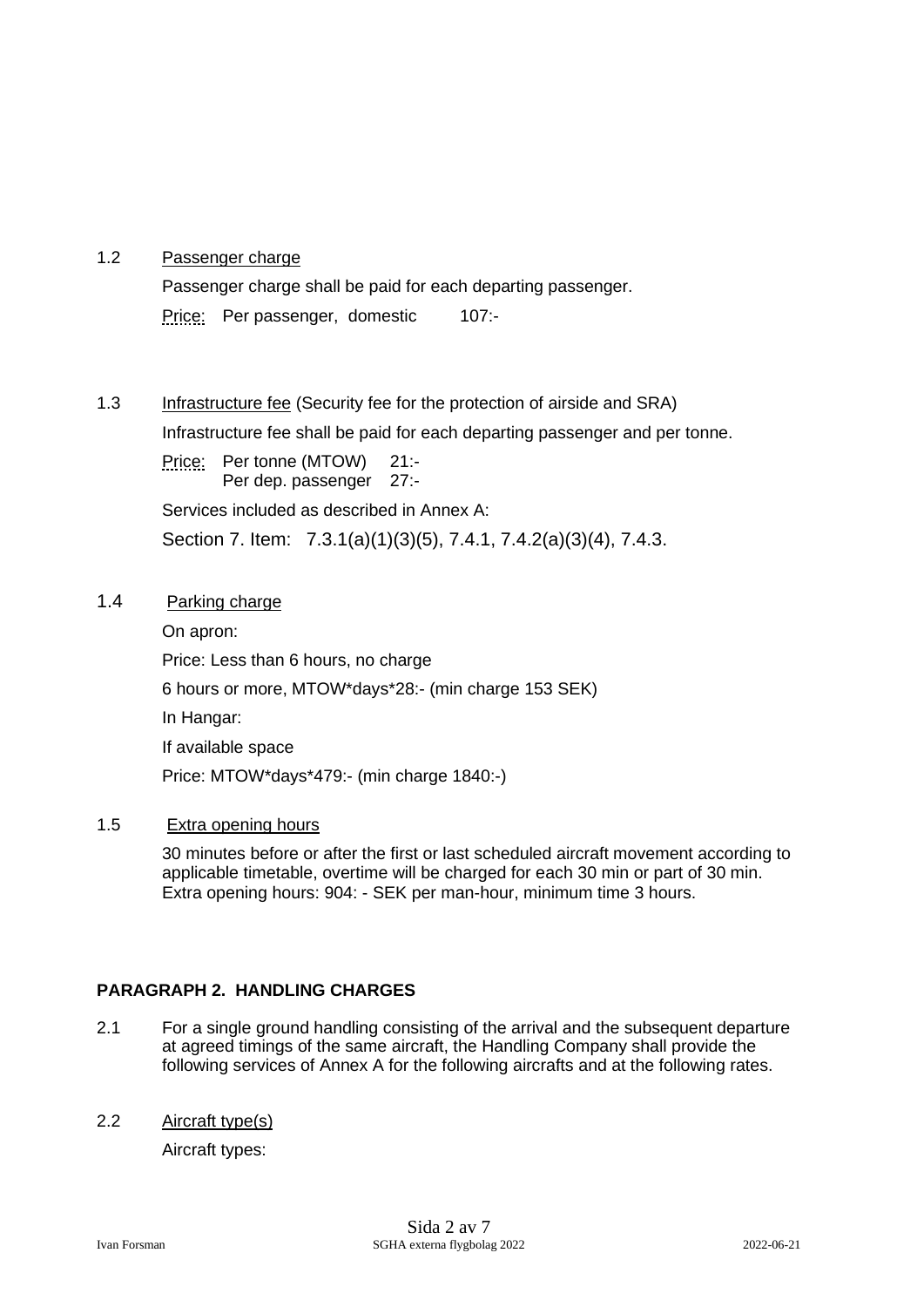### 2.3 Ground handling

### **- Passenger services:**

| Price: Aircraft 40 seats or less, | 2657:- per turn around |
|-----------------------------------|------------------------|
| More than 41 seats                | 2862:- per turn around |

Services included as described in Annex A:

| 1.1.2, 1.1.3, 1.1.4, 1.2.3(a)(c)(d)(e) 1.2.4, 1.2.6(c)                  |
|-------------------------------------------------------------------------|
| 2.1.1, 2.1.3(a)(1)(2)(3), 2.1.4, 2.1.5, 2.1.6(a), 2.1.7(a)(b)(c)(e)(f), |
| 2.1.5, 2.1.8, 2.1.9(a)(1)(2), 2.1.10,                                   |
| 2.2.2(a), 2.2.3(a), 2.2.4, 2.2.5, 2.2.6, 2.2.7, 2.2.8, 2.2.10, 2.2.11,  |
| 2.2.12, 2.2.13(c)(e)(f)(g)(h), 2.2.14                                   |
| $4.2.1(a)(b)(d)$ , 4.2.2,                                               |
| 4.3.1, 4.3.2                                                            |
| $4.4.4(e)(2)$ ,                                                         |
| $4.6.1(a)$ ,                                                            |
| 5.1.3(a)(7)                                                             |
| $6.6.1(b)(1)(2)(3)(5)(a)(b)$ , 6.6.2,                                   |
|                                                                         |

#### **- Ramp handling:**

Price: Aircraft up to 40 seats, 2657:- per turn a round<br>More than 41 seats 2862:- per turn around More than 41 seats

Services included as described in Annex A:

| Section 2. Item: | 2.3.1, 2.3.2, 2.3.3 provided at ticket counter                       |
|------------------|----------------------------------------------------------------------|
| Section 3. Item: | $3.1.1, 3.1.2(a), 3.1.3(a), 3.1.4(a), 3.1.5, 3.1.6, 3.1.7, 3.1.8,$   |
|                  | $3.2.1(a)$ ,                                                         |
|                  | 3.3.1, 3.3.2(a)(e)(f), 3.3.3                                         |
|                  | $3.5.2(b)(c)$ ,                                                      |
|                  | $3.6.1(a)(c)(1), 3.6.3(a), 3.6.4(a), 3.6.5(a), 3.6.6, 3.6.7, 3.6.8,$ |
|                  | 3.6.9.                                                               |
|                  | 3.8.1(a) 3.8.2(b), (1),                                              |
| Section 4. Item: | 4.1.1, 4.1.2(a)(b)(c)(d)(e)(2),                                      |
|                  | 4.4.6                                                                |
| Section 5. Item: | 5.3.1                                                                |

2.4 Security charge

Price: Not known

.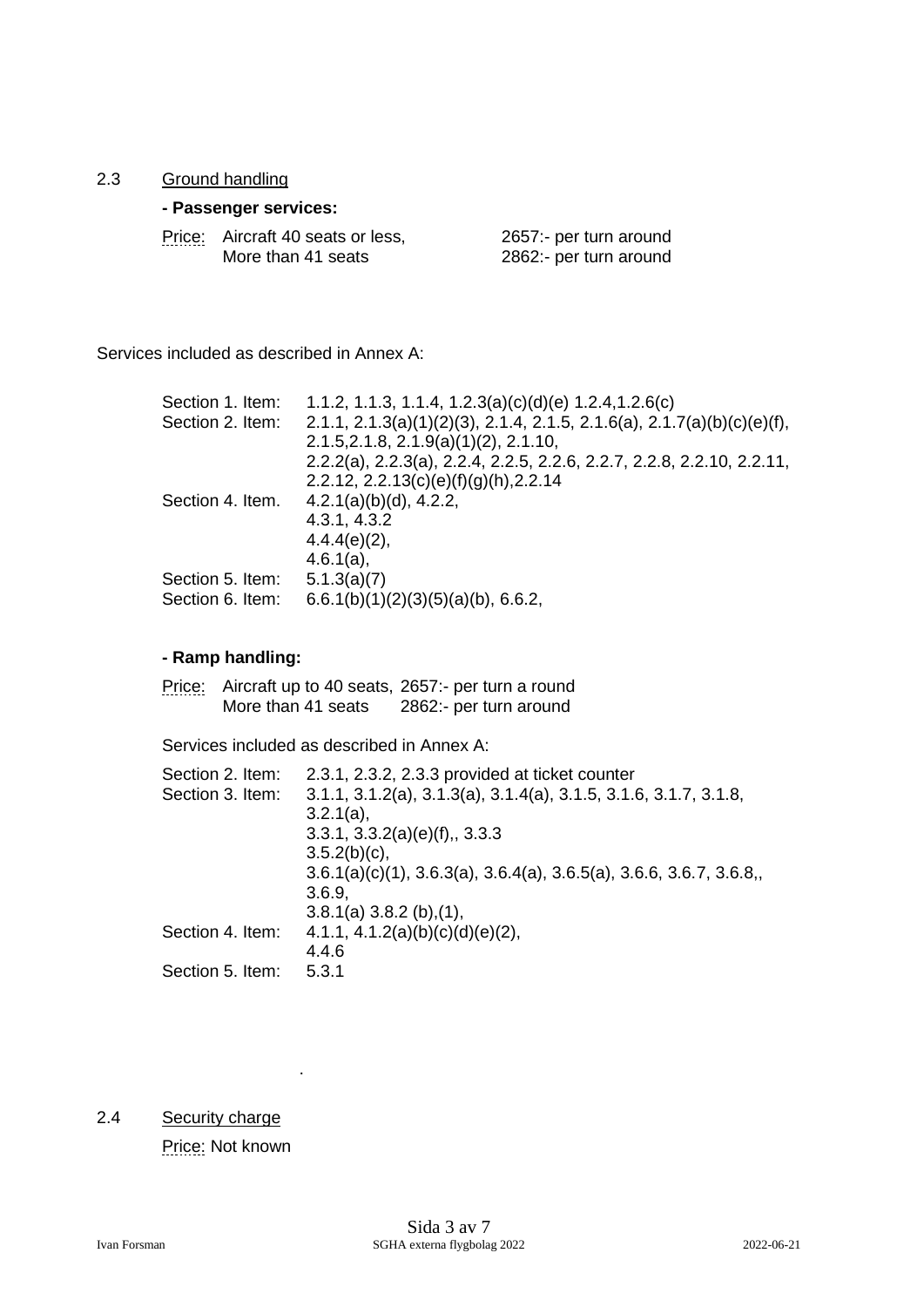Due to new Swedish legislation (2005-01-01) the "Security charge" will be charged by "Transportstyrelsen".(Swedish Transport Agency).

Services included as described in Annex A:

Section 7. Item: 7.1.1(a)(1), 7.1.2, 7.1.3, 7.1.4, 7.2.1(a)(1)(2)(3),

#### 2.5 Re-fuelling

Price: According to AIR BP's tariff +1,5 SEK/l.

Re-fuelling during the opening hours of the airport. Outside opening hours only after separate agreement and will be charged according to item 1.6 "Extra opening hours".

Services included as described in Annex A:

Section 6. Item: 6.4.1, 6.4.2, 6.5.1, 6.5.2, 6.5.3, 6.5.4, 6.5.6(a), 6.5.7(defuelling is not performed at Hemavan Tärnaby Airport AB), 6.5.8, 6.5.9.

### 2.6 De-icing

De-/Anti-icing is to be carried out according to the Operators De-/Anti-icing instruction.

Price: 1564: - (fixed charge) + 61:-/litre type I and 54:-/litre type II

Services included as described in Annex A:

Section 7. Item: 3.17.3, 3.17.4, 3.17.5, 3.17.6, 3.17.7, 3.17.8

### 2.7 Electricity

From power outlet:

| Price: 220V 10A | 74:-/day (min fee) |
|-----------------|--------------------|
| 380V 16A        | 96:-/day (min fee) |

### 2.8 Tow in or pushback

For nonscheduled flights (non RPL) Price: 532:- per occasion

For scheduled flights only, (RPL) Price: 7486:- per month

Services included as described in Annex A: Section 3. Item: 3.9.1(a), 3.9.2(a)

### 2.9 Toilet and/or Water service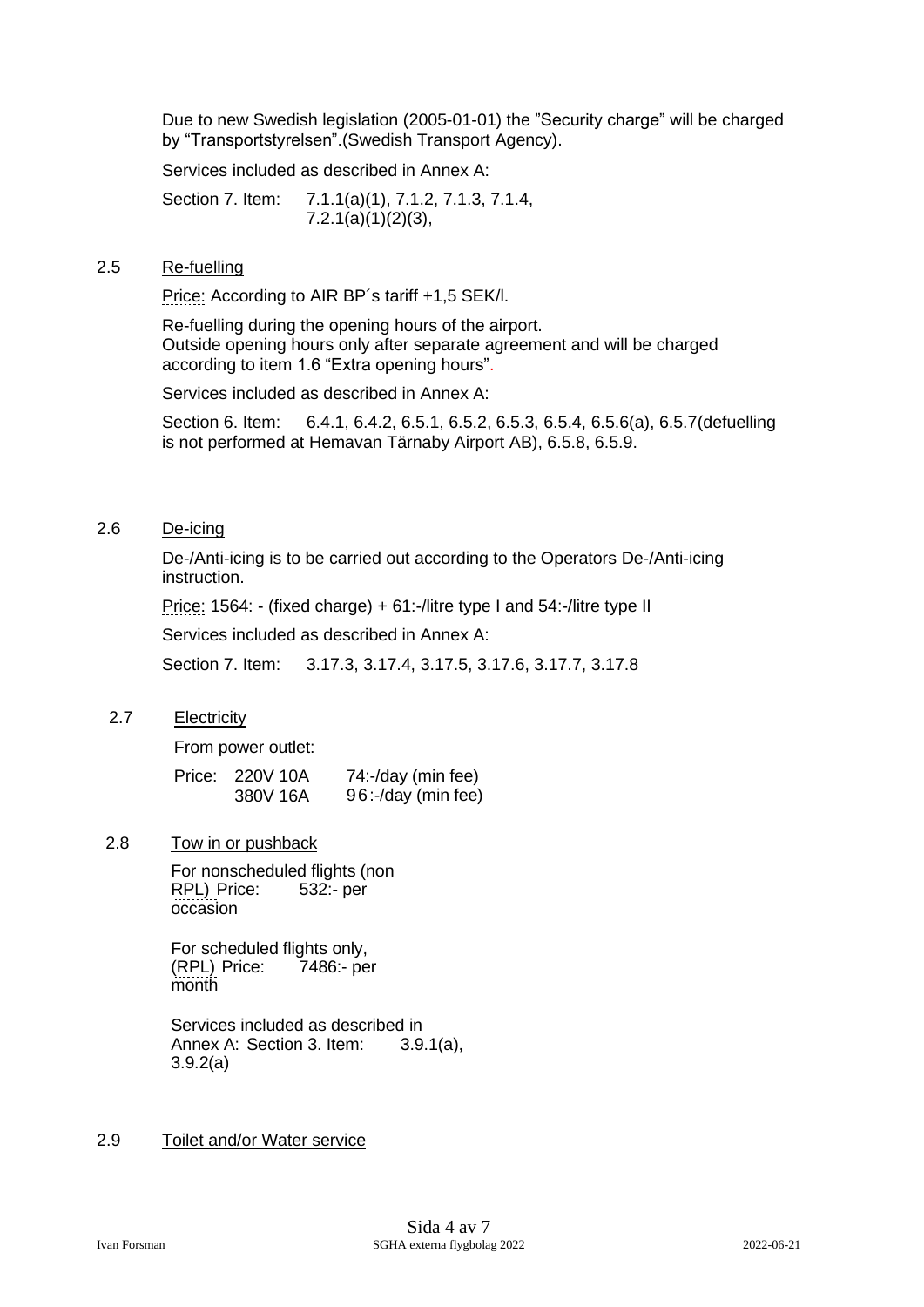Price: 532:- SEK per occasion

Services included as described in Annex A:

Section 3. Item: 3.12.1, 3.13.1.

Filling Hot Jugs with hot water: 80:- SEK per Hot Jug.

### 2.10 Extra opening hours

30 minutes before or after the first or last scheduled aircraft movement according to applicable timetable, overtime will be charged for each hour or part of hour. Extra opening hours: 904: - SEK per man-hour, minimum time 3 hours.

#### 2.11 Aircraft cleaning

Price: Aircraft 40 seats or less, 904:- per occasion More than 41 seats 1116:- per turn around

## 2.12 Aircraft types

This agreement is valid for the following aircraft types:

- 2.13 Handling in case of technical landing for other than commercial purposes will be charged at 50% of the above rates, provided that a physical change of load is not involved.
- 2.14 Handling in case of return to ramp will not be charged extra, provided that a physical change of load is not involved.
- 2.15 Handling in case of return to ramp involving a physical change of load will be charged as for handling a commercial flight at the above mentioned rates.
- 2.16 Cancelled flights shall be charged for as follows:

| -Less than 6 hrs notice - | 100% of tu  |
|---------------------------|-------------|
| -7 to 24 hrs notice -     | 50% of turi |
| -More than 24 hrs notice- | no charge.  |

100% of turnaround fee 50% of turnaround fee

2.17 In the event that the handling company can demonstrate that any requirements regarding Airline Manuals, Amendments or requests shall have a materially adverse impact on its revenue and/or cost base to the ground handling company, the Parties shall negotiate an appropriate commercial solution which takes into consideration the interests of both Parties or the airline will reimburse additional costs incurred.

## **PARAGRAPH 3. ADDITIONAL CHARGES**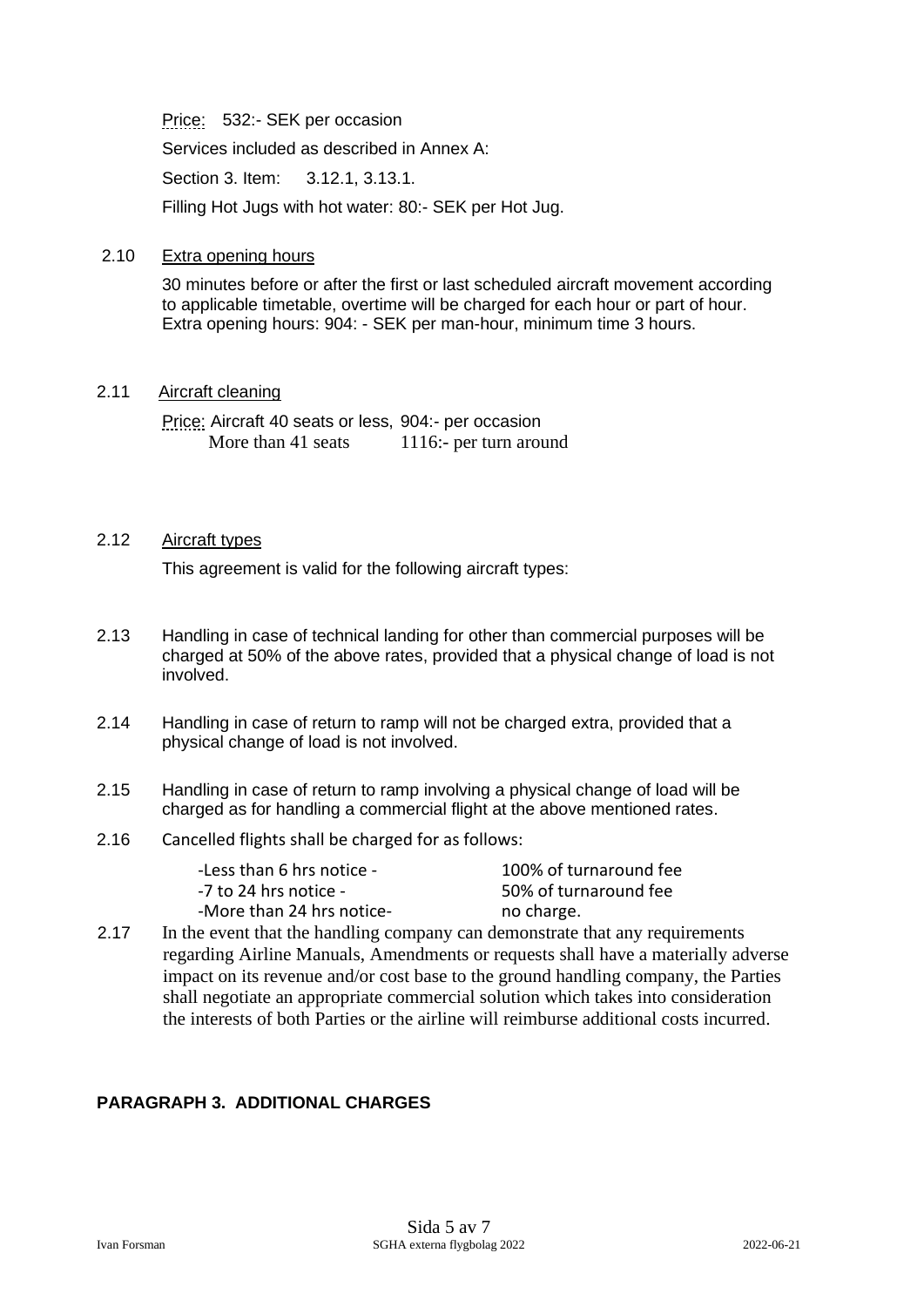3.1 All services not included in Paragraph 2 of this Annex, as requested by the Carrier, will be charged for at current local rates.

#### **PARAGRAPH 4. DISBURSEMENTS**

4.1 Any disbursements made by the Handling Company on behalf of the Carrier will be reimbursed by the Carrier at cost price plus an accounting surcharge of 8,0 %.

#### **PARAGRAPH 5. LIMIT OF LIABILITY**

5.1 The limit of liability referred to in Sub-Article 8.5 of the Main Agreement shall be as follows:

| Aircraft Type     | Limit (per incident) |
|-------------------|----------------------|
| ATP.              | USD 150,000          |
| F50               | USD 150 000          |
| <b>SAAB 2000U</b> | USD 150 000          |
| ATR-42/72         | USD 150 000          |
| SAAB 340          | USD 150,000          |

#### **PARAGRAPH 6. AREA OF RESPONSIBILITY**

6.1 The area of responsibility as mentioned in Sub-Sections 10.1 and 10.4 of Annex A is Hemavan Tärnaby Airport AB

#### **PARAGRAPH 7. TRANSFER OF SERVICES**

7.1 In accordance with Sub-Article 3.1 of the Main Agreement, the Handling Company subcontracts the services of Annex A: ----------------

### **PARAGRAPH 8. SETTLEMENT**

8.1 Notwithstanding Sub-Article 7.2 of the Main Agreement, settlement of account shall be effected 30 days net. All price's excluding VAT. Settlement shall be effected through invoices sent between the Handling company and the Carrier.

#### **PARAGRAPH 9. STANDARD OF WORK**

9.1 The Handling Company shall carry out all technical and flight operations services as well as other services also having a safety aspect, for example, load control, loading of aircraft and handling of dangerous goods, in accordance with the Carrier's instructions, ie GOM receipt of which must be confirmed in writing to the Carrier by the Handling Company.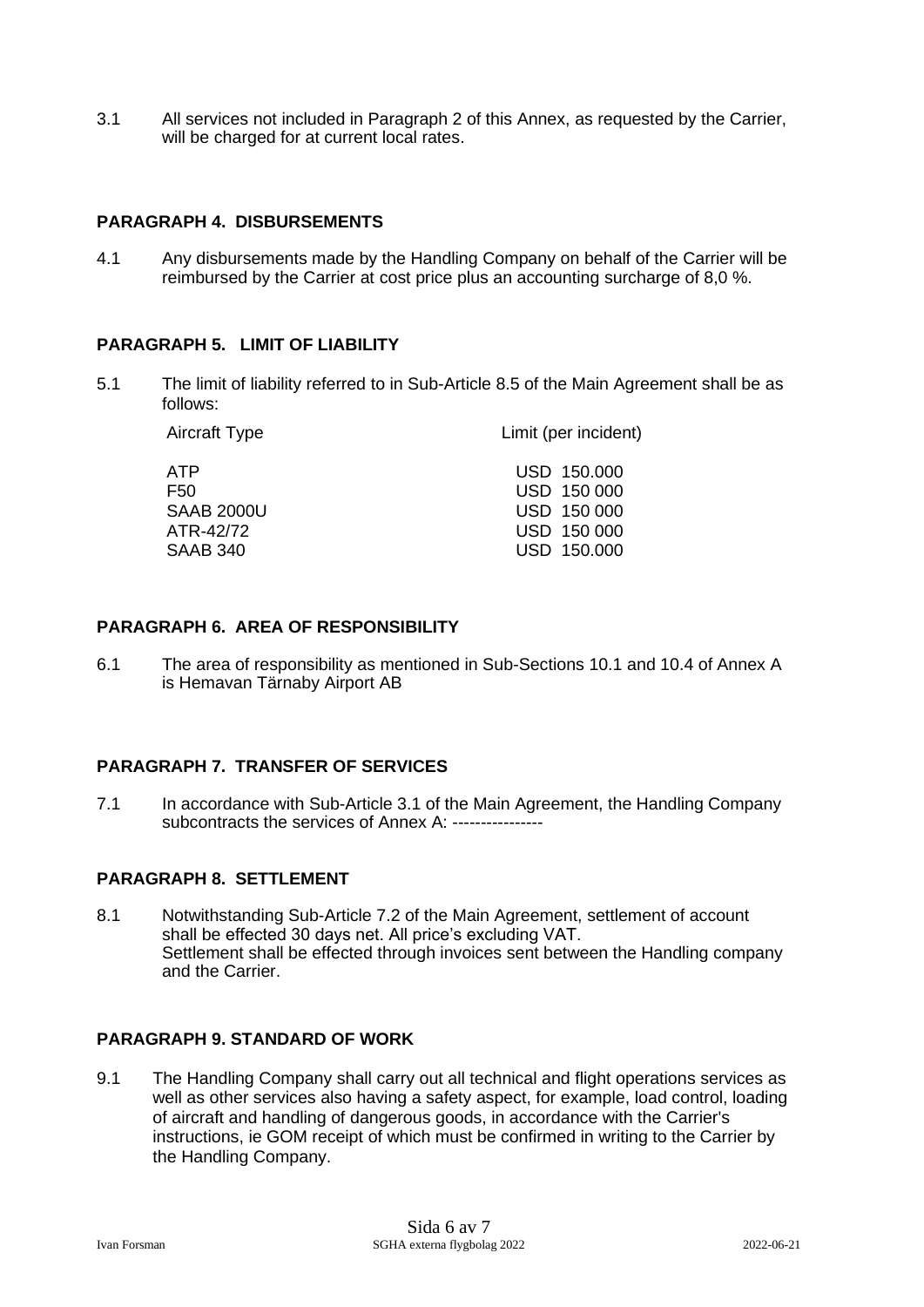- 9.2 The Handling Company declares to be in possession of all necessary permits, licences, and authorisations to perform ground handling services at the airports stated in this Annex B.
- 9.3 The Handling Company shall ensure that all personnel assigned to, or directly involved in the ground operations are properly instructed and trained, have demonstrated their abilities in their particular duties and are aware of their responsibilities and the relationship of such duties and operation
- 9.4 The Handling Company's staff shall be appropriately trained to handle Dangerous Goods as defined in the latest edition of the ICAO Technical Instructions and the latest edition of the IATA Dangerous Goods Regulations.
- 9.5 The Handling Company shall comply with all applicable IATA, AHM, ICAO, IATA Live Animals Regulations, IATA Perishable, Load regulations SAE for Di- and Antiicing and/or other local or international legal regulations
- 9.6 Notwithstanding Sub-Article 5.9 of the Main Agreement the Carrier or its appointed operator or a regulatory authority governing the Carrier's operations may, at its own cost, and with reasonable prior notice, audit the designated services in the applicable Annex(es) B including sub-contracted services. Such notice shall contain a description of the area(s) to be audited. The Handling Company and its subcontractors shall cooperate with the Carrier and will undertake any corrective action(s) required
- 9.7 The handling agent shall be able to provide a description of systematic environmental work, relevant environmental program with activities and goals to secure minimizing environmental effect. The policy shall include ISO 14000 certification for subcontractors or equivalent covering all aspects of the Services and maintenance and showing how the supplier meets the specific environmental regulations, i.e. colour painting, service fluids, cleaning fluids, handling of residual products, etc.
- 9.8 If the handling agent do not have SMS there has to be a policy clearly establishing safety accountability and authority flow between the parties and a safety reporting system for early identification of hazards and failures

### **PARAGRAPH 10. ARBITRATION**

10.1 Any dispute or claim concerning the scope, meaning, construction or effect of this agreement or arising there from shall be referred to and finally settled by arbitration in accordance with Swedish legislation.